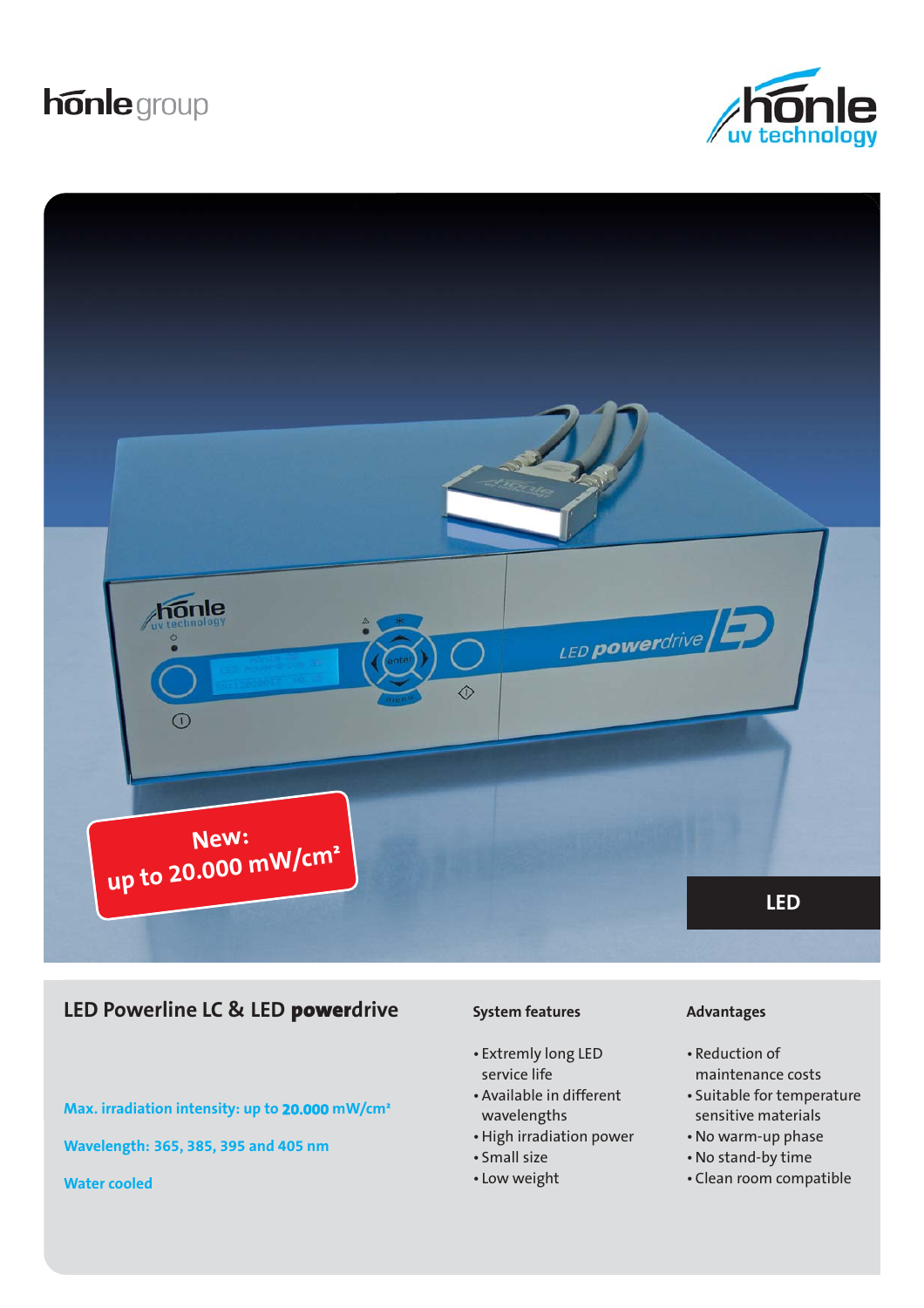# **LED Powerline LC & LED powerdrive**

The **LED Powerline LC** has been developed for all applications requiring **a highly intensive UV irradiance with a low temperature load on the substrate.** The LED assembly, as well as an electronic power control, guarantee high intensity and homogenous distribution of light. The recognition of LEDmalfunction and a comprehensive monitoring function provide for very high process stability. So, especially in fully automated production lines, repeatable results can be realised even in shortest cycle times.

The typical **service life of a LED is longer than 20.000 hours\***. The LEDs can be switched on and off as often as necessary. They do not require a warm-up or cooling phase.

The emitted wavelengths are available in 365/385/395/ 405 nm +/- 10 nm. It is thus possible to adapt the LED head to any application in question.

The device is recording the LED operating hours and the service menu gives comprehensive information about the current operation status.

In addition the LED **power**drive controller is characterized by the following features:

- Large and clear display with all relevant information
- Intelligent power control
- Temperature / error control of LED
- Shortest cycle time 0,01 s
- with a LED **power**drive control 80 a **LED Powerline** 80 can be operated
- for a **LED Powerline** 120 a LED **power**drive control 120 is needed
- **LED Powerline** 80 has got 2 LED segments, whereas **LED Powerline** 120 owns 3 LED segments

# **Applications**

The **LED Powerline LC** controlled by LED **power**drive is appropriate for various applications, such as

- Bonding, fixing or encapsulating of components in the electronic, optical or medical sector
- Fluorescence stimulation for materials testing and picture processing
- High-intensity UV irradiation in the chemical, biological and pharmaceutical sector

## **LED control**

The adjustment of the irradiation time is freely selectable in the ranges of 0.01 - 99.99 sec. or 0.1 - 999.9 sec pr 1 - 9999 sec. Alternatively, continuous operation can be chosen.

The operating status and the temperature of the LED segments as well as the irradiation time can be seen on the display at a glance. **The electrical LED power can be adjusted between 2 % and 100 % in 1 %-steps.** 



# **Special features**

- Monitoring of LED segments regarding short-circuit, interruption and excess temperature
- auto recognition of connected **LED Powerline LC**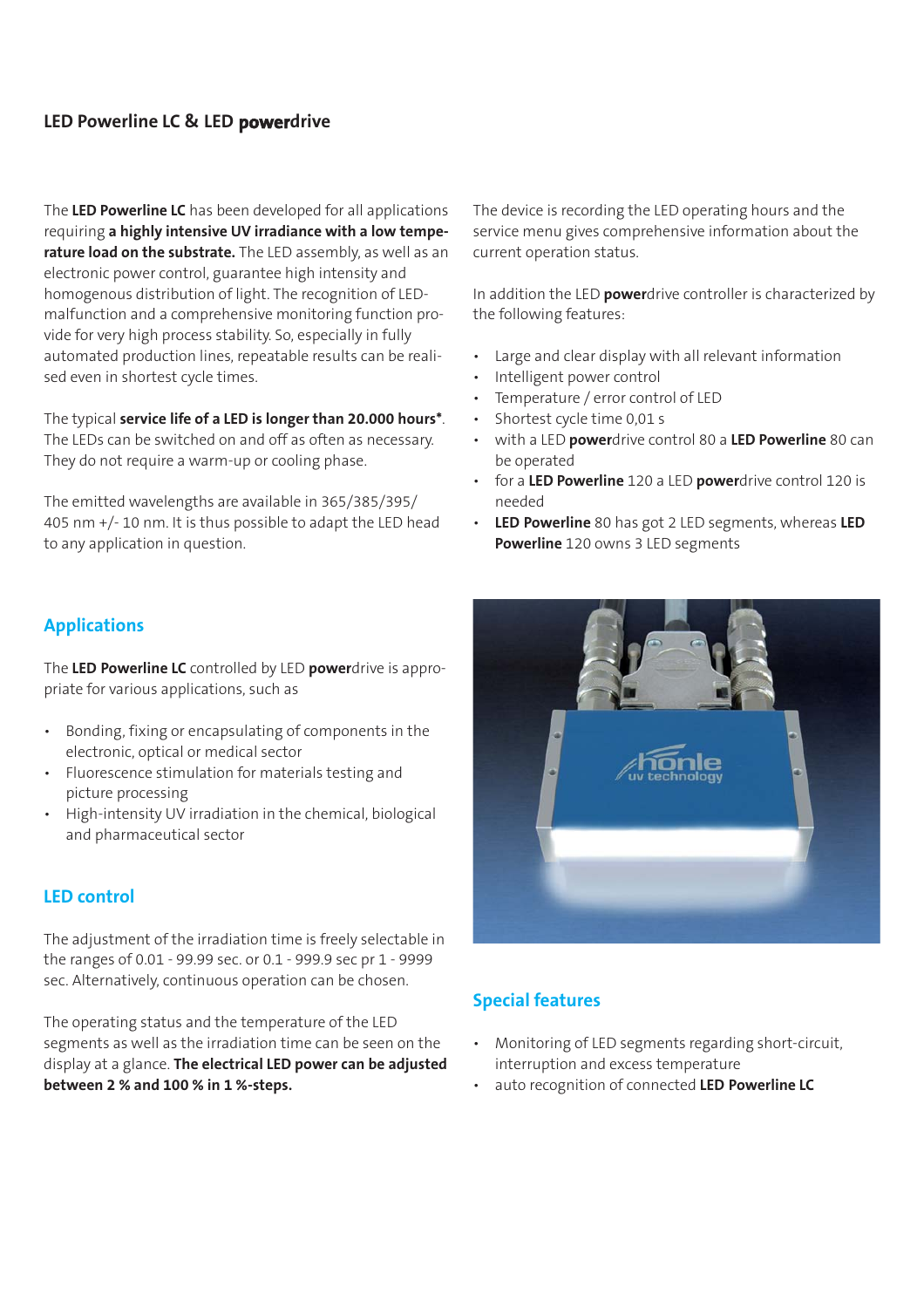# **Interfaces**

The LED **power**drive controller has the following interfaces:

- Analog preselected target value 0,2V 10V ≙ 2% 100%
- PLC inputs: LED on, LED enable
- PLC outputs: LED is on, LED is off, LED error, LED warning
- Dry relais contact function (see PLC outputs) or for driving an external cooling device
- Foot switch
- Release safety circuit (= LED enable)

# **Technical data**

| LED service life                          | > 20.000 hours*                    |
|-------------------------------------------|------------------------------------|
| adjustment range of timer                 | 0,01 - 99,99 or 0,1 - 999,9        |
|                                           | or 1 - 9999 sec. or continuous     |
|                                           | operation                          |
| wavelengths in nm                         | 365 385 395<br>405                 |
| typical intensity in mW/cm <sup>2**</sup> | 12.000 20.000 20.000 20.000        |
| power supply                              | $90 V - 264 V$ ,                   |
| LED <i>powerdrive</i>                     | $47$ Hz $-63$ Hz                   |
| max. input current                        | 2.2A                               |
| irradiation area ***                      | ca. $76 \times 10$ mm or           |
|                                           | ca. 114 x 10 mm                    |
| dimensions LED-head wit-                  | ca. $86 \times 20 \times 50$ mm or |
| hout connectors (H x B x T)               | ca. 124 x 20 x 50 mm               |

typical lifetime under specified operating conditions

\*\* measured with Hönle LED sensors for UV meter<br>\*\*\* other longths on enquiry.

other lengths on enquiry





Powerline 80 mm



Powerline 120 mm

# **Advantages of the LED technology**

LEDs **do not emit IR radiation**. Even **temperature-sensitive materials** can be irradiated. The **different spectra** available guarantee safe and fast curing. As LEDs do not require a warm-up phase, LED heads can be switched on and off without any problems: **they are ready for immediate operation**.